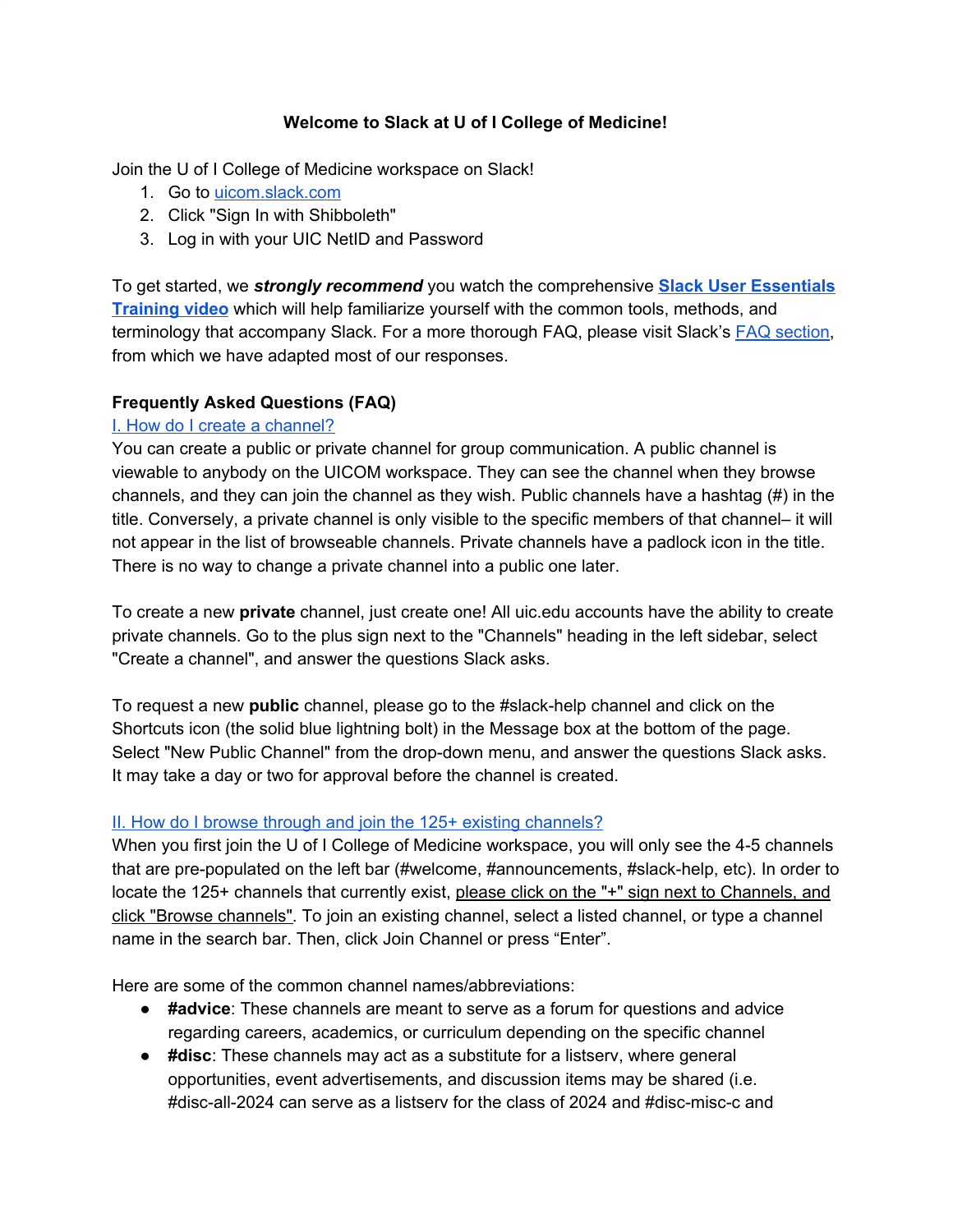#disc-misc-r can serve as a Chicago campus and Rockford campus listservs, respectively)

- **#sig**: These channels designate Student Interest Groups (SIG) SIGs may, for example, post membership applications or advertise upcoming events
- **#misc**: These channels are for miscellaneous posts that don't relate to the College of Medicine
- **#support-academic**: This channel will help support students academically through tutoring, access to learning specialists, etc
- **#announcements**: In this channel, you can post announcements that you would like all students, staff, and faculty at UICOM, across all 3 campuses, to see
- **● #announcements-financialaid**: This channel will host announcements about financial aid
- **#slack-training** and **#slack-help**: These channels can serve as technical support if you are having trouble using Slack

# III. How do I send and read [messages](https://slack.com/help/articles/201457107-Send-and-read-messages) on Slack?

You can send and read messages in a public or private channel or you can direct message (DM) somebody for one-on-one communication.

- Channel: Once you have located a channel that you would like to communicate in, the easiest way to write new messages in Slack is to type a message in the message field of any channel. Type and format your message, and press Enter to send it.
- DM: Click on the "+" sign next to Direct Messages and type the name of the person you would like to direct message. It is totally professional to DM faculty and peers!
- \*Please note, there are limitations to privacy since UICOM may gain access to messages (only in legal situations) - professional standards are still expected. Certain communications may be better suited using other apps.

## IV. How do I add people to an existing [channel?](https://slack.com/help/articles/201980108-Add-people-to-a-channel)

When you add a member to a channel, they'll receive email notifications of @mentions and can continue conversations in Slack once they accept their invitation to join a workspace.

- From your desktop, open the channel you'd like to add someone to.
- Click the add people icon in the top right.
- Search for and select the members you'd like to add, then click Add

## V. When do I use Email instead of Slack and vice versa?

We hope that, over the next few weeks, communications in several key areas will completely transition from Email to Slack. You may continue to use Email for the time being, but with the disclaimer that your communication is being transitioned to your respective Slack channel.

|                                                                           | E-mail | <b>Slack</b>          |
|---------------------------------------------------------------------------|--------|-----------------------|
| Student Organization recruitment,<br>events, fundraisers, etc (widespread |        | (feel free to use the |